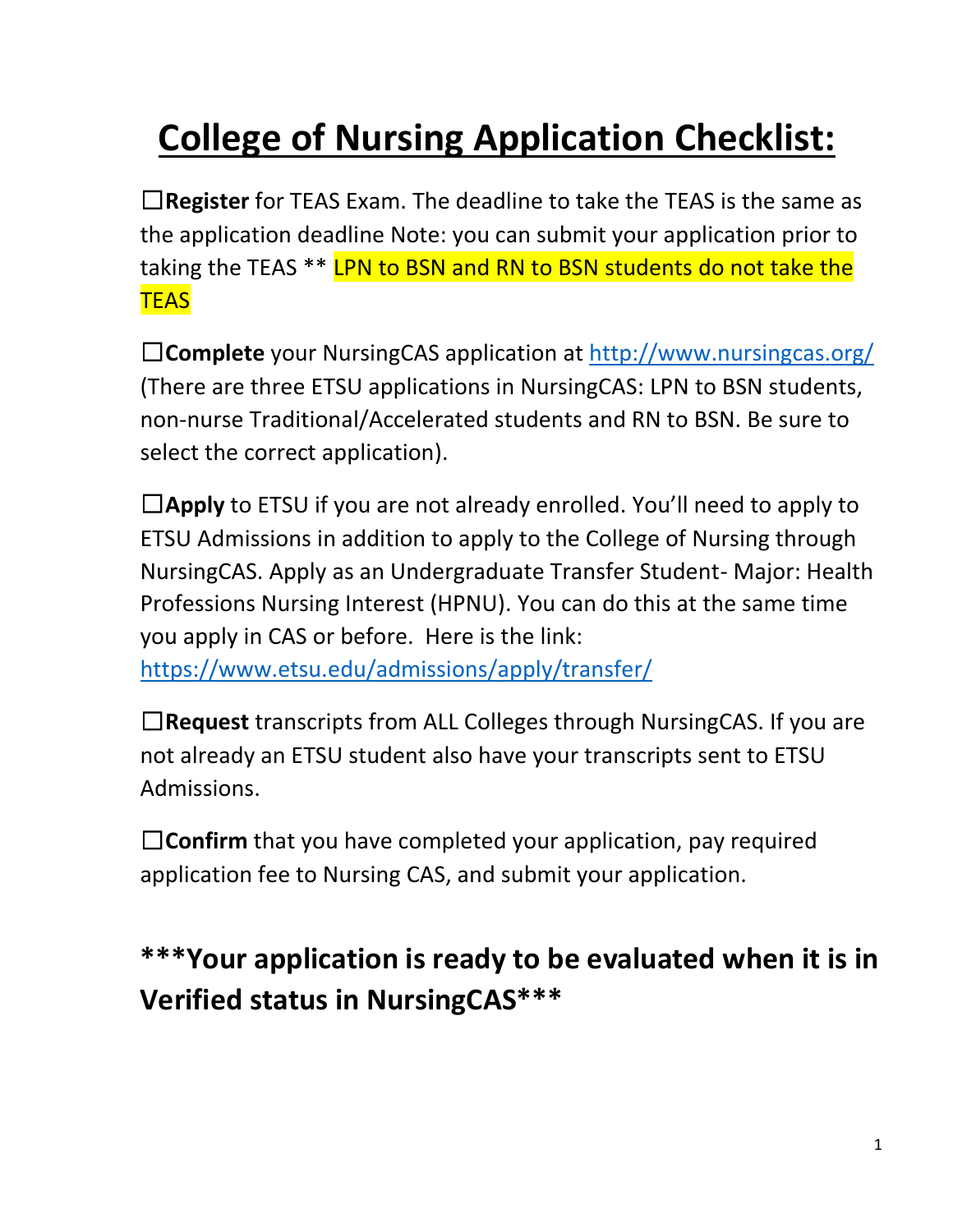### **College of Nursing Application**

| Deadlines (for all Undergraduate Nursing programs) |                                                       |              |  |
|----------------------------------------------------|-------------------------------------------------------|--------------|--|
|                                                    | <b>NursingCAS Deadline</b><br><b>NursingCAS Opens</b> |              |  |
| Fall                                               | Mid-April                                             | June 1st     |  |
| <b>Spring</b>                                      | Mid-August                                            | October 1st  |  |
|                                                    | Summer   Mid-December                                 | February 1st |  |

### **LPN to BSN Locations**

| For locations by semester: visit https://www.etsu.edu/nursing/undergrad/lpn_bsn.php |                         |                     |
|-------------------------------------------------------------------------------------|-------------------------|---------------------|
| Johnson City                                                                        | <b>TCAT Shelbyville</b> | <b>TCAT Pulaski</b> |
| <b>ETSU Sevierville</b>                                                             | <b>TCAT Nashville</b>   | More in progress    |
| Erlanger Hospital (employees<br>given first preference)                             | <b>TCAT Covington</b>   |                     |
| Vanderbilt (Employees only)                                                         | <b>TCAT Newbern</b>     |                     |
| <b>TCAT Crossville</b>                                                              | <b>TCAT McMinnville</b> |                     |

# **BSN Locations for Non-Nurses**

### **(Traditional/Accelerated)**

|              | Fall                                                                      | Spring                                | Summer                                |  |
|--------------|---------------------------------------------------------------------------|---------------------------------------|---------------------------------------|--|
| Johnson City | Traditional (open to all students),<br>Accelerated (open to all students) | Traditional (open to all<br>students) | Accelerated (open to<br>all students) |  |
| Kingsport    | Accelerated (open to all students)                                        | Accelerated (open to all<br>students) |                                       |  |
| Sevierville  | Accelerated (open to all students)                                        | Accelerated (open to all<br>students) | Accelerated (open to<br>all students) |  |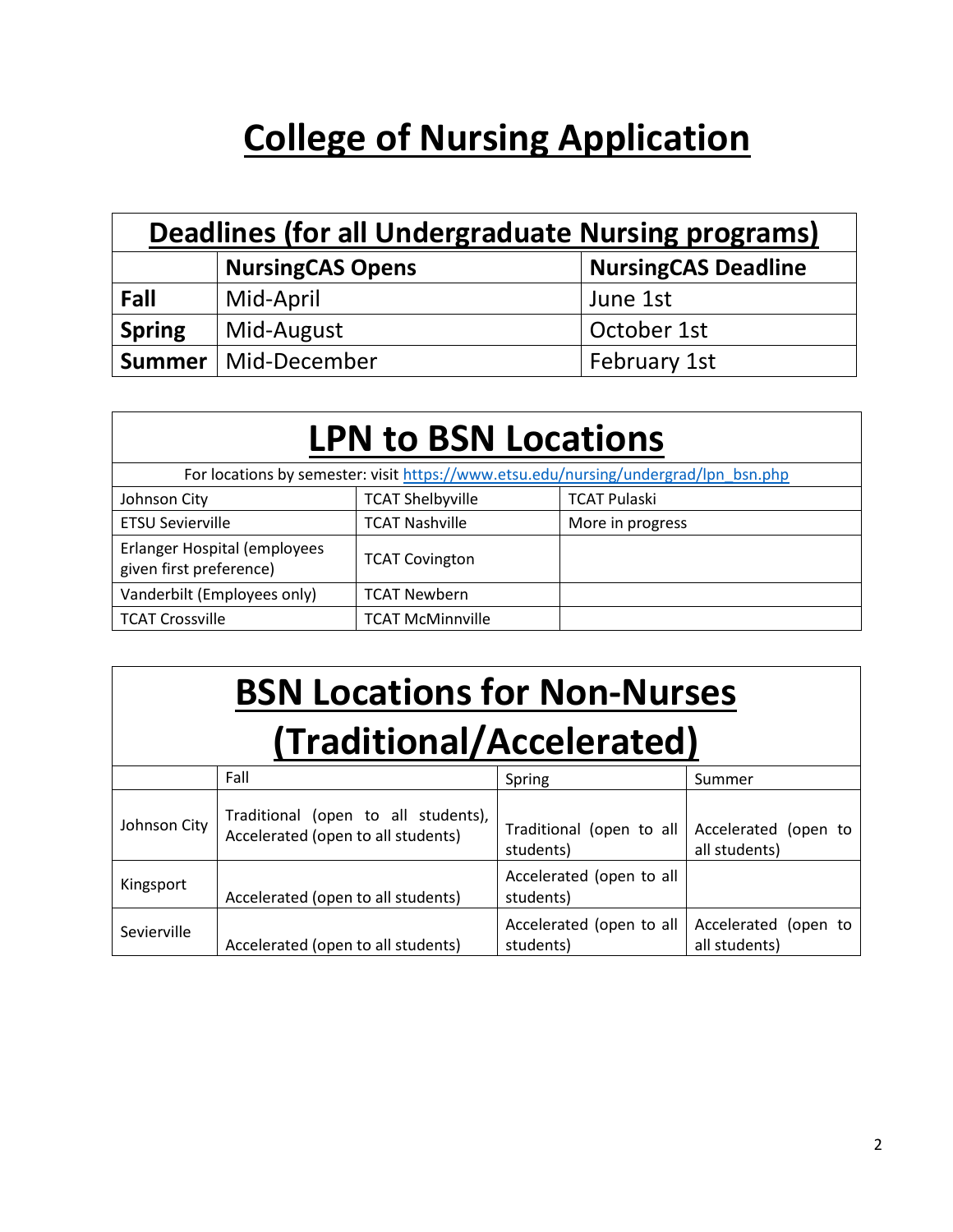# **CAS Quick Facts**

- ❖**Remember there are three different NursingCAS applications (1. LPN to BSN and 2. Traditional/Accelerated for non-nurses and 3. RN to BSN). Be sure you select the correct application.**
- ❖**Enter ALL of your College level coursework in the Transcript Entry Area including courses taken at ETSU.**
- ❖**Request official transcripts from all colleges—DON'T forget Dual Enrollment in high school.**
- ❖ **SUBMIT your application when you have filled out all the sections.**
- ❖**You DO NOT have to wait until your transcripts arrive at CAS to SUBMIT your application**
- ❖*If you take the TEAS through ETSU,* **you DO NOT have to wait until you take the TEAS to submit your application. Remember, LPN to BSN and RN to BSN students do not take the TEAS.**
- ❖**EMAIL notifications of the Admission Decisions will go out 4 weeks (approximately) after the deadline.**
- ❖**In NursingCAS**
	- o **Received = NursingCAS has received your submitted application**
	- o **Complete = NursingCAS has determined that your application includes all parts including official transcripts.**
	- o **Verified = Your application is ready to be evaluated.**
	- o **You'll want your application to be in Verified Status**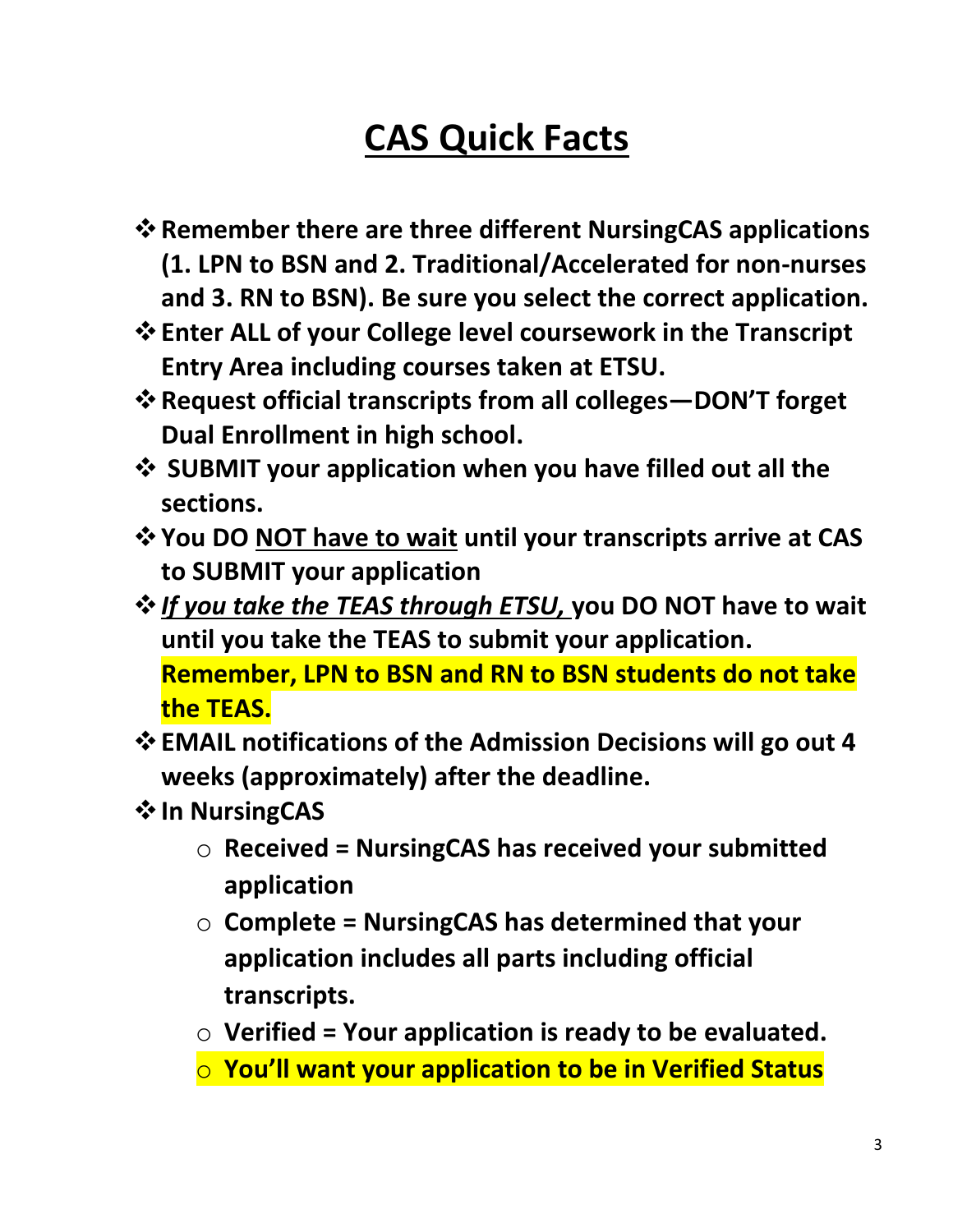# **NursingCAS Application:**

There are three ETSU applications in NursingCAS: LPN to BSN, non-nurse Traditional/Accelerated students, and RN to BSN. Be sure to select the correct application.

### **There are 4 parts to Complete**



### ❖**Personal Information Section**

- o **ETSU Students use ETSU email address**
- o **Fill in name, address, etc.**

### ❖**Academic History Section**

- o **We do not require high school information**
- o **Request Transcripts from All Colleges-INCLUDING ETSU**
- o **Use CAS Transcript Request form**
- o **AP and Dual Enrollment credit goes under first semester of college**
- o **Enter coursework as it appears on each original transcript. Here is what you will see:**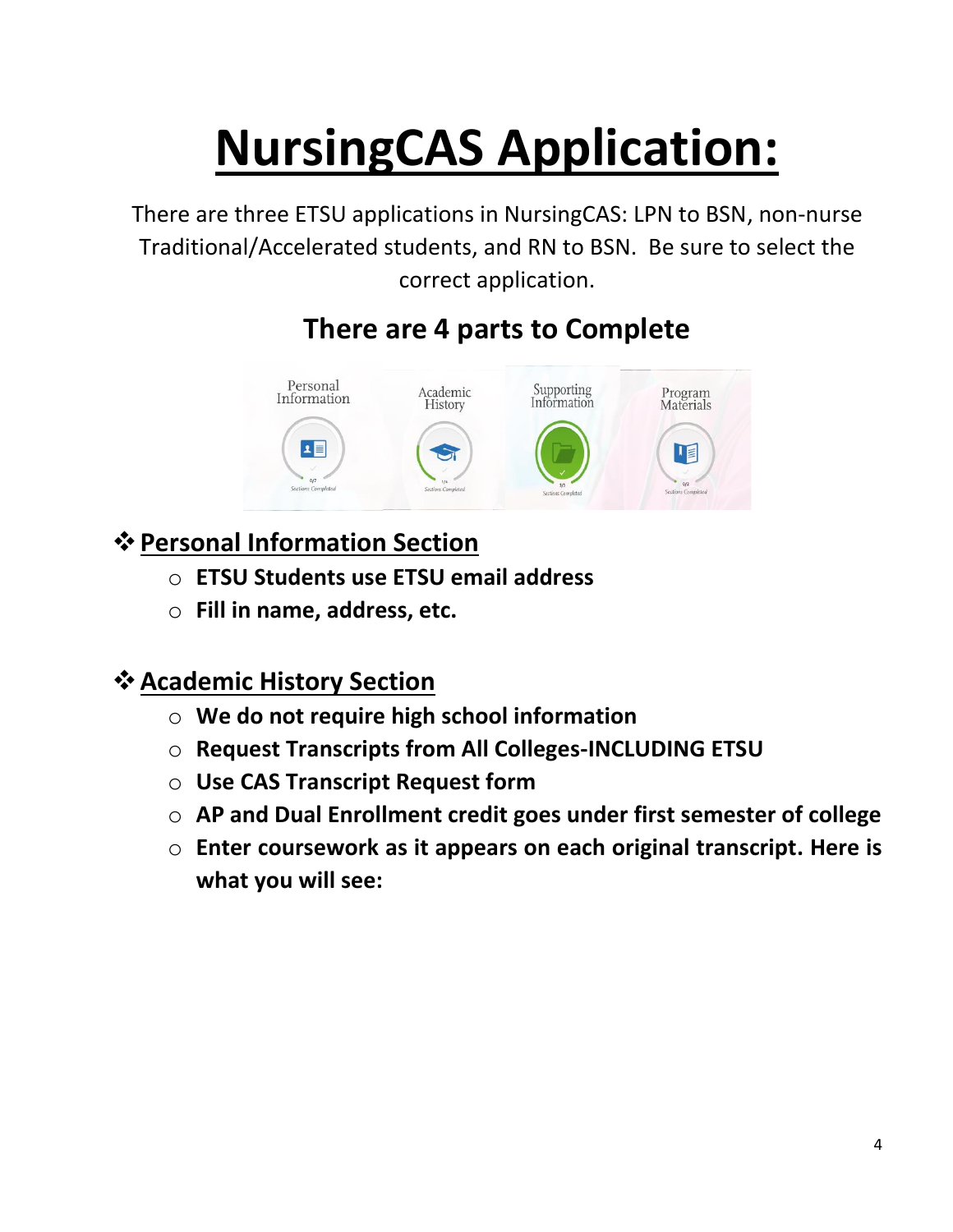|                              |                               |                             |              |                  |                       |               |                    |              | * Indicates required field |
|------------------------------|-------------------------------|-----------------------------|--------------|------------------|-----------------------|---------------|--------------------|--------------|----------------------------|
| $~\star$ TERM                | $*$ YEAR                      |                             |              | *ACADEMIC STATUS |                       |               | *COMPLETION STATUS |              |                            |
| Fall                         | 2020<br>$\checkmark$          | $\checkmark$                | Freshman     |                  | $\checkmark$          |               | Completed          | $\checkmark$ |                            |
| <b>☆ COURSE CODE</b>         | <b>☆ COURSE TITLE</b>         | ☆ SUBJECT                   |              |                  | $\frac{1}{N}$ CREDITS | $\div$ GRADE  | <b>CAS GRADE</b>   |              |                            |
| <b>Engl 1010</b>             | Critical Reading and E        | <b>English</b>              | $\checkmark$ | 3                | 00<br>$\checkmark$    | $A-$          | $A-$               | û            |                            |
| <b>Hist 2020</b>             | The United States sing        | <b>History</b>              | $\checkmark$ | 3                | $00 \sqrt{}$          | B             | B                  | €            |                            |
| <b>Hsci 2010</b>             | Anatomy and Physiolc          | Anatomy & Physiology $\vee$ |              | 4                | $00 \sqrt{}$          | $B+$          | $B+$               | €            |                            |
| Preh 1350                    | <b>Health Professions Ex</b>  | Orientation                 | $\checkmark$ | 3                | $00 \sqrt{}$          | А             | Α                  | û            |                            |
| e.g., BIO 101                | e.g., Introduction to Biology |                             |              | e.g., 3.00       |                       | e.g., 85 or B |                    |              |                            |
| <b>Add A Course</b><br>$\pm$ |                               | + Add A Semester            |              |                  |                       |               |                    | Cancel       | <b>Save</b>                |

- o **Professional Transcript entry is available BUT Costly! You can enter your courses yourself.**
- o **If you use the CAS professional transcript entry service you STILL HAVE TO REQUEST YOUR TRANSCRIPTS**
- o **The ONLY standardized test we require is the TEAS (Remember LPN and RN to BSN students do not take the TEAS).**
	- **If you take the TEAS at ETSU- we have your score(s)**
	- **If you take the TEAS anywhere else, you will upload your Individual Performance Profile as a PDF**
	- o **Freshman Experience courses- ex. ETSU 1020 or PREH 1350- Choose** *Orientation* **from the subject dropdown**

### ❖**Supporting Information Section**

- o **LPN to BSN and RN to BSN students**
	- **In the question section, you'll list your current state license number. We do not need a copy of your license. Remember students must have a TN license by the end of their first semester.**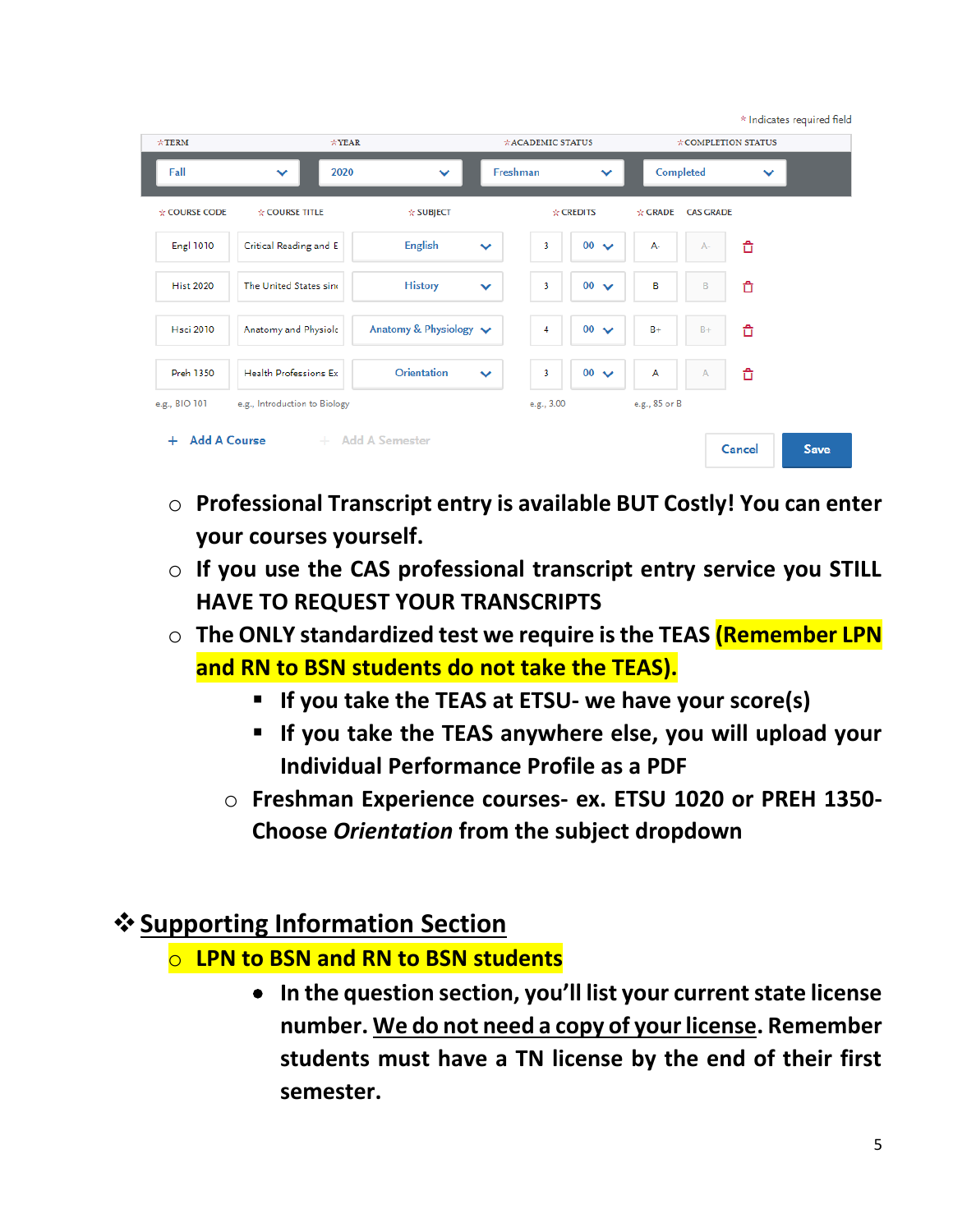- **We do not require any of the three categories: Achievements, Experience, or Licensure**
- **Click the following for each section:**



o **Non-nurses - Traditional/Accelerated**

- **We do not require any of the three categories: Achievements, Experience, Licensure/Certifications\***
- **Click the following for each section:**

I Am Not Adding Any Achievements

I Am Not Adding Any Experiences

I Am Not Adding Any Licensure or Certifications

**This will complete this section.**

**\****if you are applying to other schools' programs you may need to upload information here—this is just for ETSU's programs*

### ❖**Program Materials Section**

o **There are 3 parts to this section:**

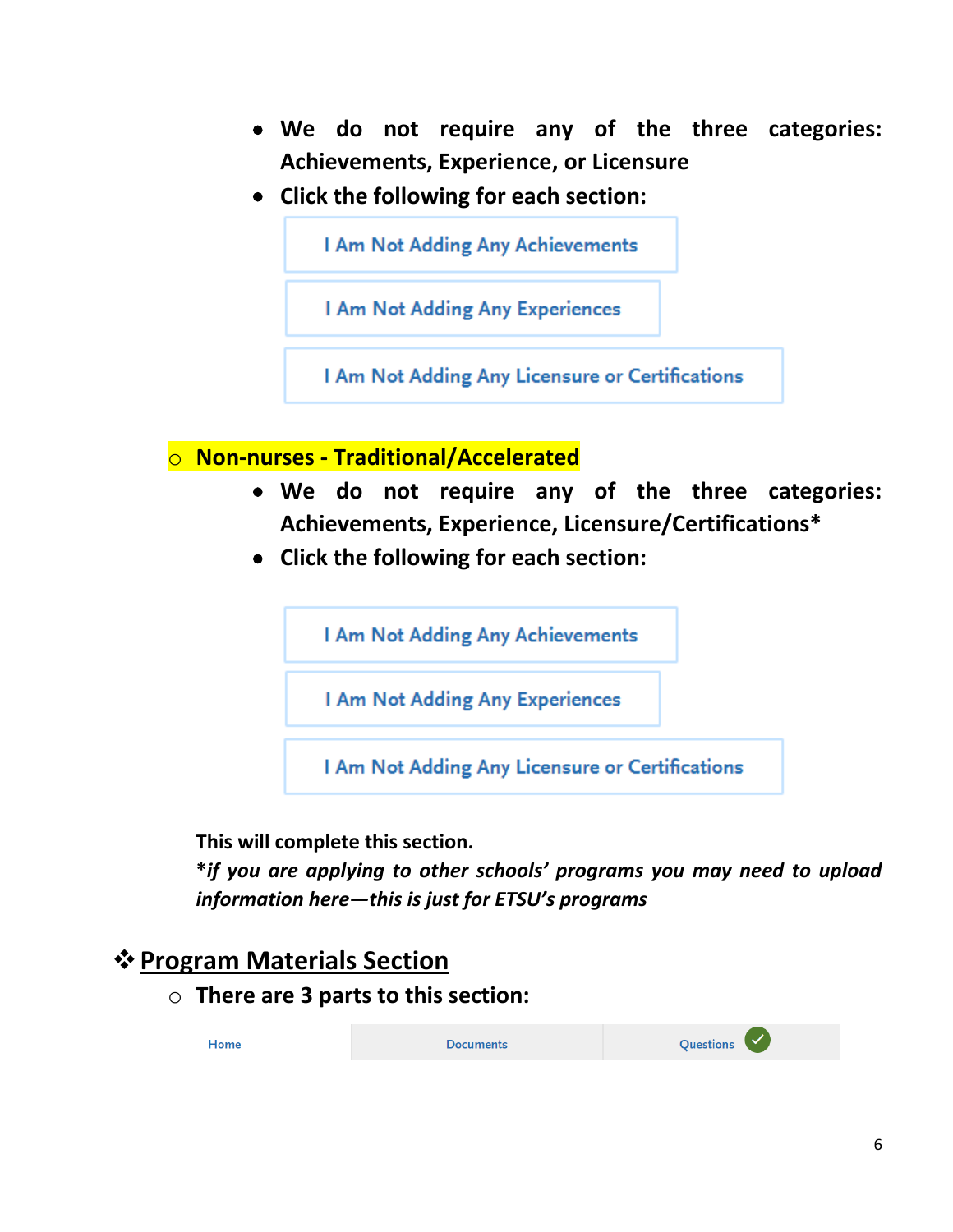- o **Home contains Information about the program**
- o **The documents area is where you will upload your TEAS Individual Performance Profile if you did not take the TEAS at ETSU**
- o **Documents area is where you will upload your current (in progress) schedule if you do not attend ETSU**

| Other                         |                                                               |
|-------------------------------|---------------------------------------------------------------|
| <b>Add Document</b><br>$^{+}$ |                                                               |
| <b>Test Score Report</b>      |                                                               |
| <b>Add Document</b>           | use the "Other" for your schedule/ Test Score Report for TEAS |

o **If you do not any documents to upload, click this button to complete the document section:**

I Am Not Adding Any Documents

- o **The Questions section is required. You will need to answer every question to complete your application.**
- o **This section is where you will indicate your 1st choice of program. You can also choose an alternate program that you would be willing to accept. Don't choose a program you cannot realistically attend:**
- o Alternative Program(s): Select alternate(s) if you're not admitted for your first choice. Please only check alternative program(s) you are prepared to accept and attend should you not be admitted to your first choice. Do not select a location as a backup if you are not prepared to attend that program.

**You have now completed the Application! You can pay and SUBMIT IT- even if your transcripts have not arrived at CAS.**

# **\*For any questions about NursingCAS, please contact them directly at (617) 612 2880\***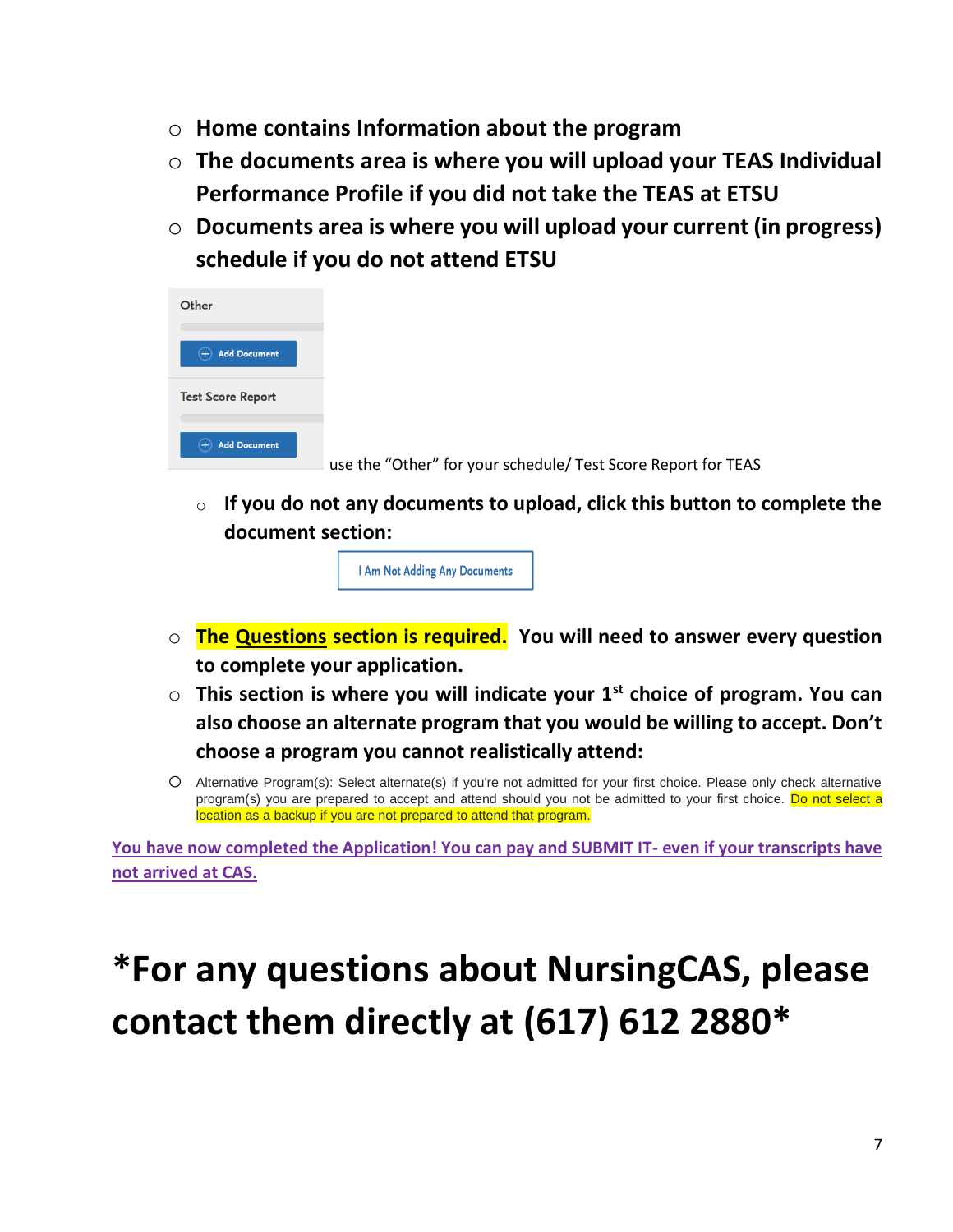### **TEAS Registration**

# **Remember LPNs and RNs to BSN do not take the TEAS**

- 1. Go to [www.atitesting.com](http://www.atitesting.com/) and create an ATI account.
- 2. Make sure to write down your Username and Password, as you will need this to log into ATI when you sit down at the computer to take your test
- 3. Go to the ETSU Testing Center Site: <http://www.etsu.edu/uged/cfaa/testing/default.php>
- 4. Click on "FOR ALL ON-SITE EXAMS: START HERE":
- 5. Choose TEAS from the "Choose a Group" drop-down box



- 6. Continue to follow the prompts "Choose an exam," etc. until you have successfully registered and purchased your seat.
	- a. NOTE: It costs \$15 to reserve your seat; it will cost ADDITIONAL money the day you take the test.
	- b. You must bring a method of payment (debit/credit card) the day you take the test.
	- c. You must bring a government issued ID with a signature, such as a driver's license the day you take the test. Your student ID does not meet this standard.

### **Alternatives to Taking the TEAS at ETSU:**

<https://atitesting.com/teas/register>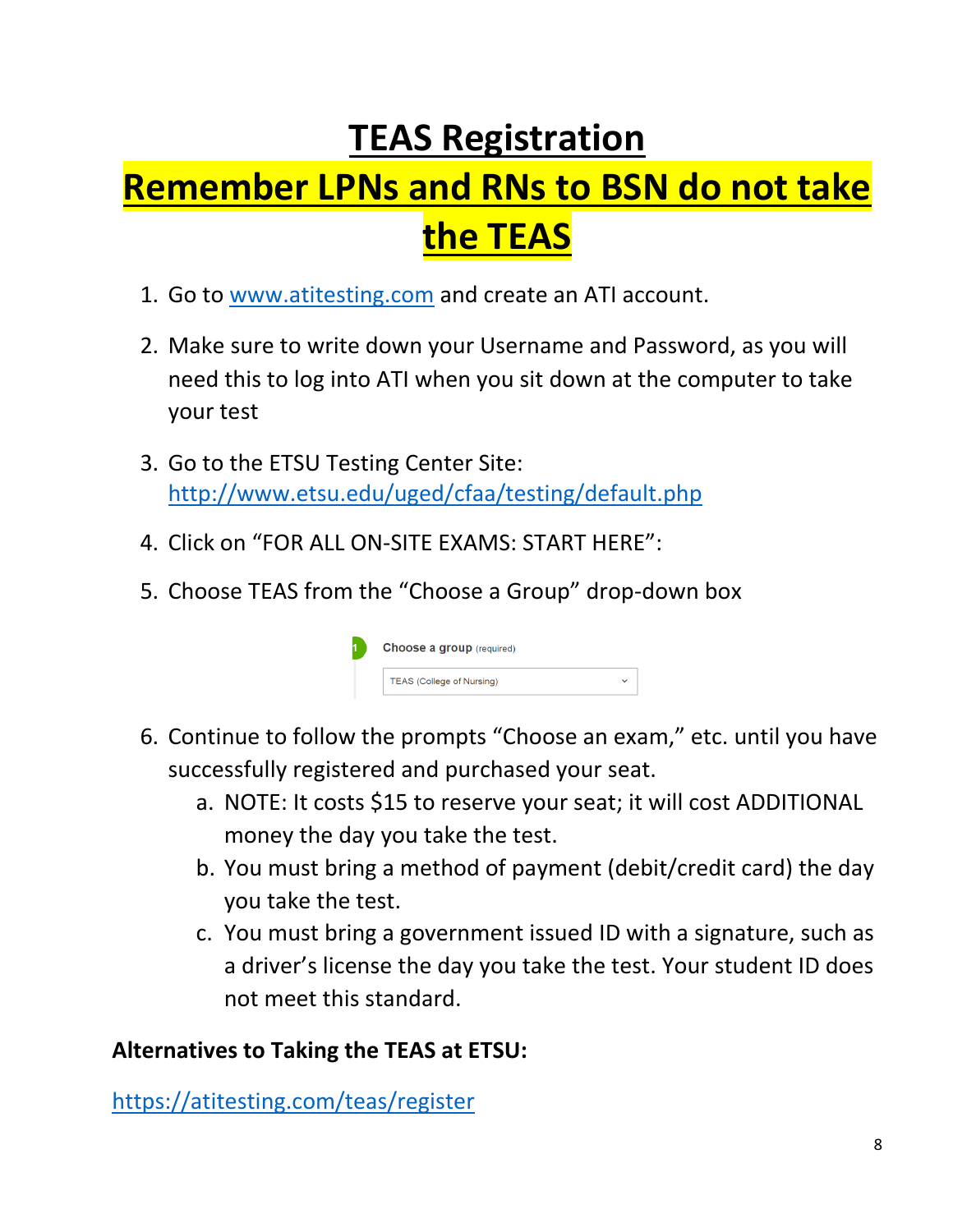### **How to get the REQUIRED CAS Transcript Request Form:**

- **1. Create NursingCAS application** [\(http://www.nursingcas.org/\)](http://www.nursingcas.org/)
- **2. From "My Application" homepage, click the "Academic History" section**:



**3. Click: "Colleges Attended"**

**Colleges Attended** 

**4. Use "Add a College" button to enter the College(s) you have or are attending:**

 $(+)$ **Add a College or University** 

**5. Click the Button that says Order:**

### Official Transcript **Order Order**

For ETSU transcripts choose Electronic and Credentials Solutions:



**Follow the instructions.**

**Don't forget DUAL ENROLLMENT or SUMMER classes**!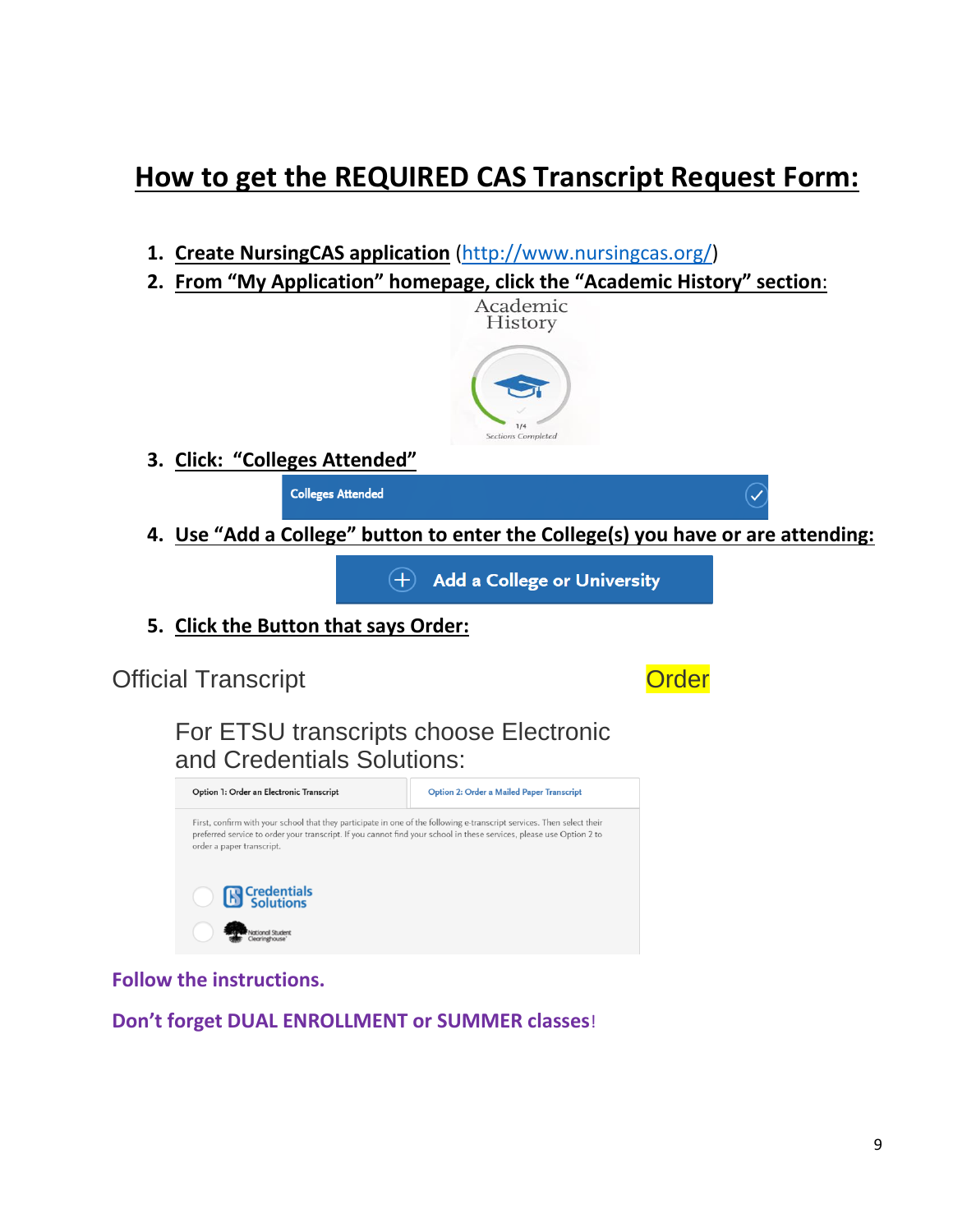### **Nursing CAS Frequently Asked Questions**

- 1. **Do I have to send my ETSU transcripts to CAS even if I am an ETSU student?** YES you do.
- 2. **Can I just get my transcripts in a sealed envelope and send them to CAS myself?** NO. CAS requires that the transcripts come directly from the Registrar's office. Follow directions in the CAS application under Academic History.
- 3. **My dual enrollment is on my ETSU transcript, so do I have to request one from the community college where I did my previous work?** YES you do. The transcript needs to come from the original school.
- 4. **My CAS GPA does not match my ETSU transcript. Is something wrong?** CAS does not exclude repeated grades and will be including transfer work that ETSU does not calculate. We will correctly calculate your GPA when we evaluate your application.
- 5. **I requested my transcripts using the CAS form, and they are still not checked off as received. What should I do?**

It can take up to three weeks for CAS to process them. If it has been longer than that, please contact CAS.

6. **If my application is not verified by the application deadline, am I no longer in the applicant pool?** 

As long as you have completed your application, requested your transcripts in a timely manner, submitted your application and paid the fee, **you will still be in the pool.** 

7. **Should I submit reference letters, awards, volunteer or experiential hours, and a personal statement?** 

We do not require these, and will not look at them. If you are applying to other programs, you may need them, but not for ETSU's application.

8. **Should I put my TEAS scores, My ACT or SAT scores or GRE scores on my application?** 

You do not need to put any standardized tests scores on your application. We will put your TEAS scores on when we evaluate your application. If you take the TEAS at a location other than ETSU, you will upload a copy of your Individual Performance Profile (which includes scores for all four sections and the total score) to the CAS application. Remember that LPN and RN to BSN students do not need to take the TEAS.